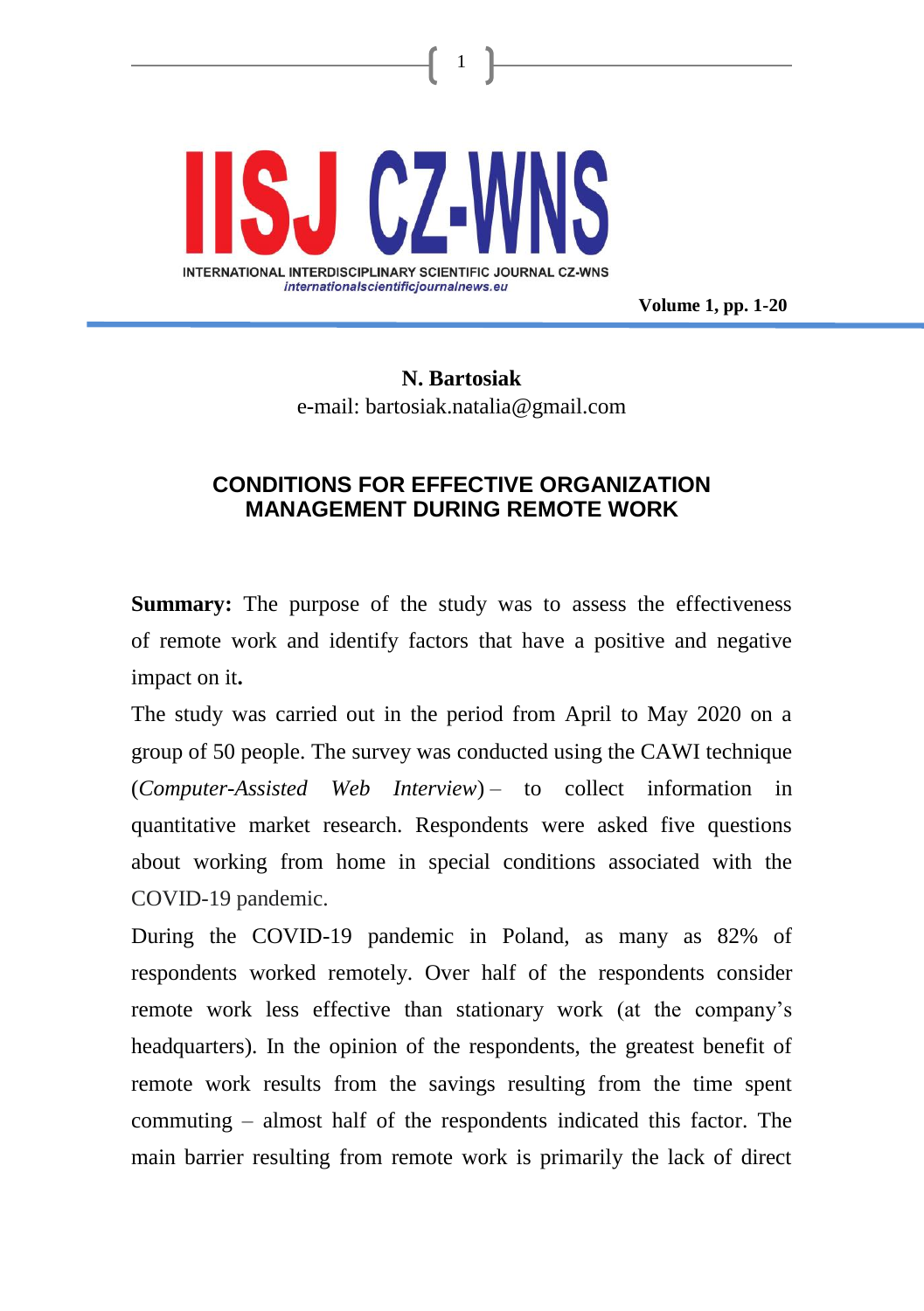$\begin{bmatrix} 2 \end{bmatrix}$ 

contact with other people – as many as 44% of respondents have marked this factor as key. As many as 58% of respondents would like to combine the opportunity to work at home with work in the office (2 days a weeks of the so-calledhome office, 3 days of work at the company's headquarters).

Direct relations in the world of new technologies and switching to the "on the web" contact formula are still crucial. For effective management, employers should, as far as possible, combine the remote work system with work in the office to strengthen the factors affecting efficiency and resulting from remote work, such as commuting. On the other hand, such a combination will allow you to meet the need for direct contact with other people, involvement in the life of the organization, or being a member of a team. Meeting the needs of belonging, recognition and selfrealization is difficult to achieve during remote work.

**Key words:** management, management functions, remote work, motivating, coronavirus

## **Introduction**

Remote work, until now often treated as an employee benefit, has recently gained extraordinary popularity. Increased safety in the workplace, transition to a remote system, closing of offices – as a result of the coronavirus epidemic, many people's professional lives changed significantly and introduced many restrictions. The new SARS-Cov-2 coronavirus causes a disease called COVID-19. The disease is most often manifested by fever, coughing, shortness of breath, muscle pain and fatigue. Severe course of the disease is observed in about 15-20% of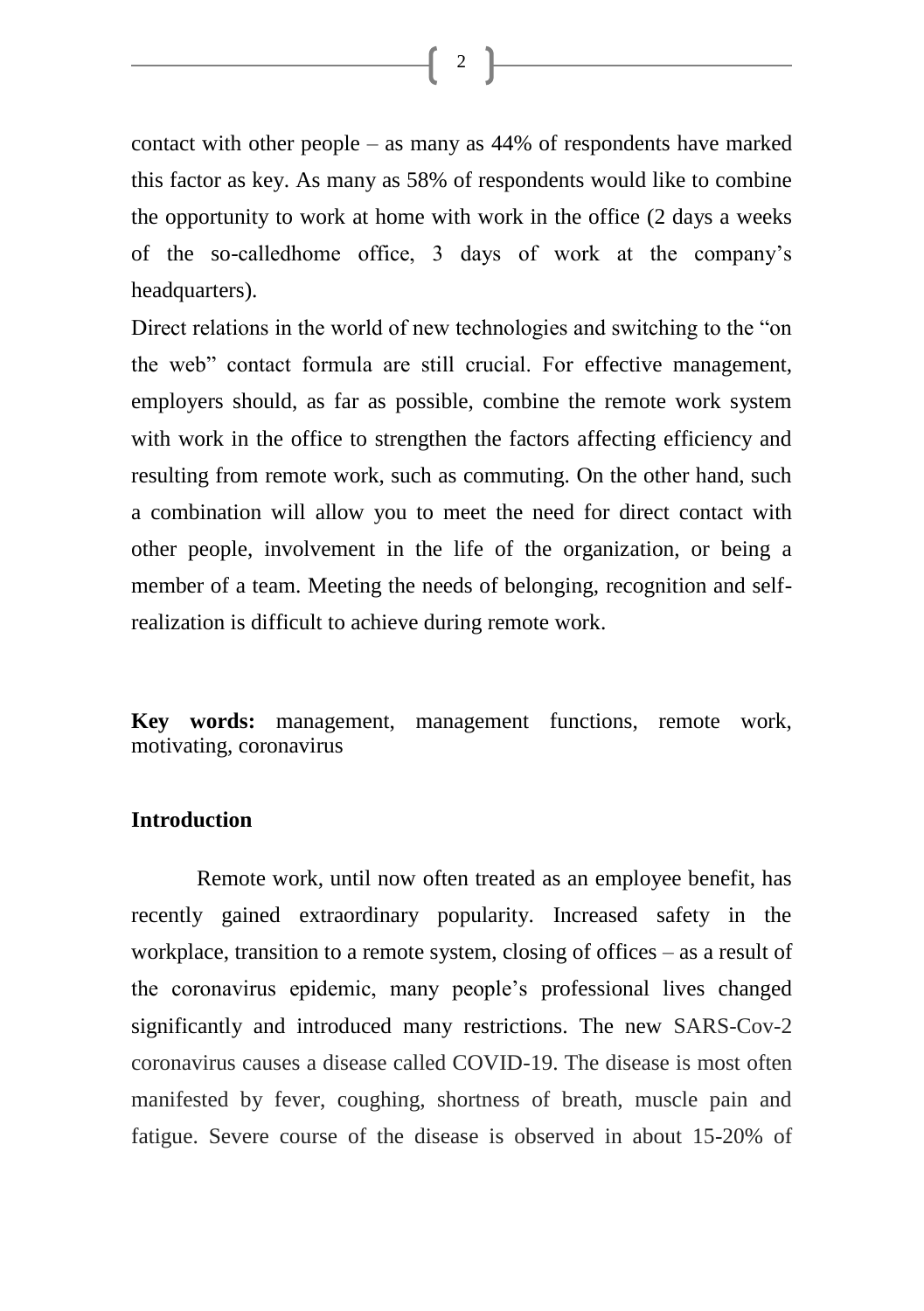people. Deaths occur in 2-3% of patients. The elderly are most at risk of developing severe disease and death, with reduced immunity accompanied by other diseases, especially chronic ones. The virus is transmitted by droplets [https://www.gov.pl/web/koronawirus].

Most companies were forced to switch to remote operation during the COVID-19 pandemic, whenever possible. Until recently, the topic of remote work, work from home or the so-called home-office was treated as something desirable. Employers wanting to recruit qualified employees often offered the opportunity to work from home as an additional employee benefit. In the current situation, remote work is becoming a standard, offered on a large scale, and is often the only solution that ensures the functioning of the enterprise.

The current situation forces employers to take less standard measures to contribute to maintaining work efficiency, and thus to motivation and employee involvement. The first part of the article recalls the management approach proposed by the field precursors. The new reality poses challenges for managers regarding motivating employees, planning, organizing, but also controlling them, that's why management functions are presented and described later in the article. The third part of the article attempts to assess the effectiveness of remote work and the factors that have a positive and negative impact on it by verifying two hypotheses:

H1: In special conditions, remote work is one of the most popular forms of business management.

H2: The effectiveness of remote work depends on the employee and other factors independent of him.

At the end of this article, the benefits and risks of using remote work have been summarized.

 $\begin{bmatrix} 3 \end{bmatrix}$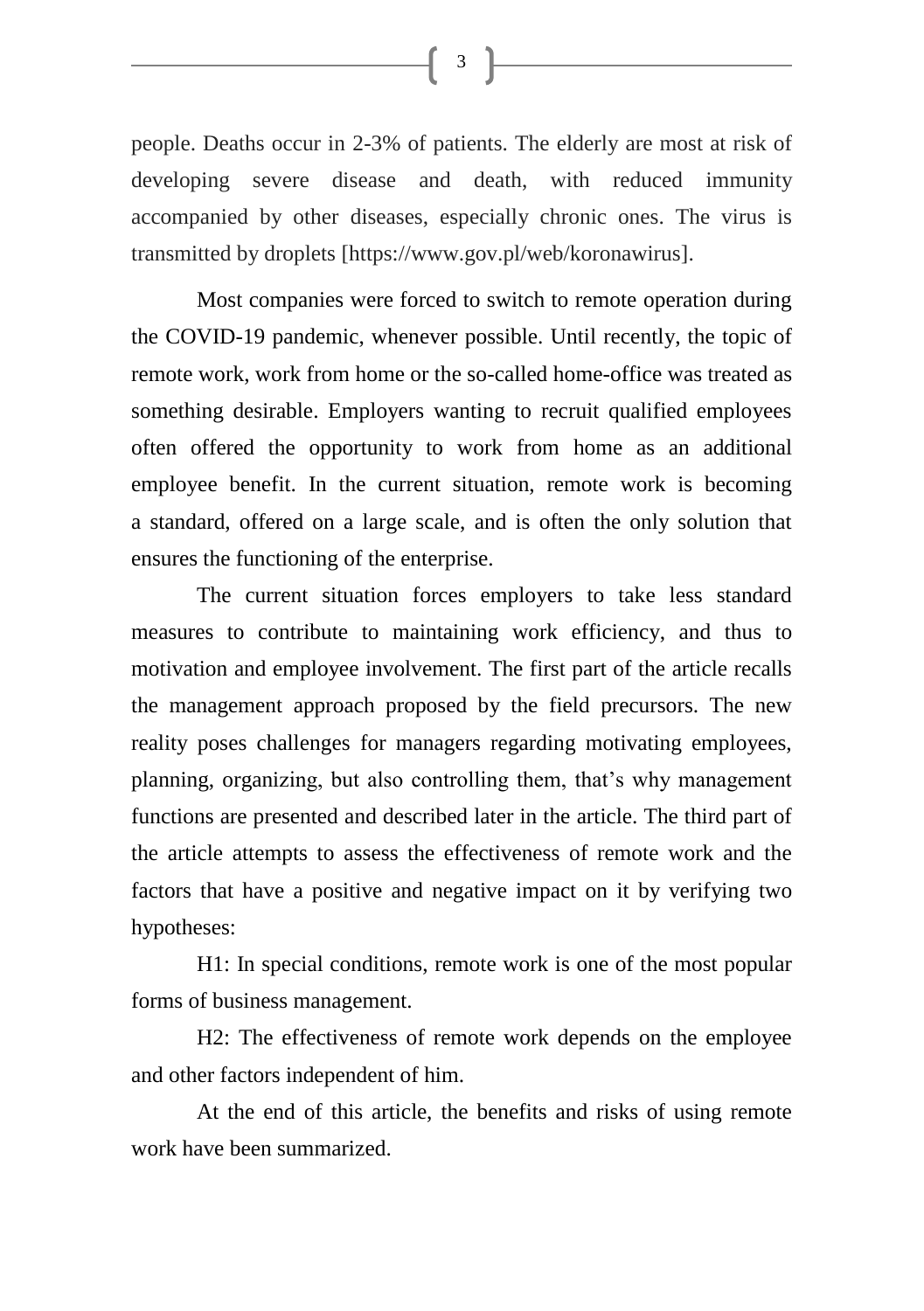# **1. The essence and conditions of effective management. Remote work and its features**

4

We can find many definitions of management in the scientific literature. To understand the essence of management, it is necessary to recall the essence of the issue and its precursors. The first theories appeared in Europe and the United States at the turn of the  $19<sup>th</sup>$  and  $20<sup>th</sup>$ centuries. Questions were then asked about understanding new employees in emerging enterprises. One of the precursors of the modern field of management was Fredrick W. Taylor, whose philosophy was based on four pillars:

- a. approaching management as a real science, which would allow to prepare and obtain the best method of individual activities
- b. assigning workers to work in scientific terms, thanks to which they would be assigned the work for which they are best suited
- c. scientific training and improvement of workers' skills
- d. friendly cooperation between workers and management based on direct relations [Stoner, p. 48].

The change in approach Taylor proposed concerned both managers and workers. In his opinion, one should address the increase of work efficiency, rejecting traditional working methods, taking time measurements as a basis. He also suggested that more efficient workers should receive a higher rate for their work. Taylor called it the piece rate differentiation system. Although the proposed method was associated with a significant increase in labour productivity and an increase in wages, both workers and their trade unions protested against the continuous increase in the pace of work. As a result, it laid the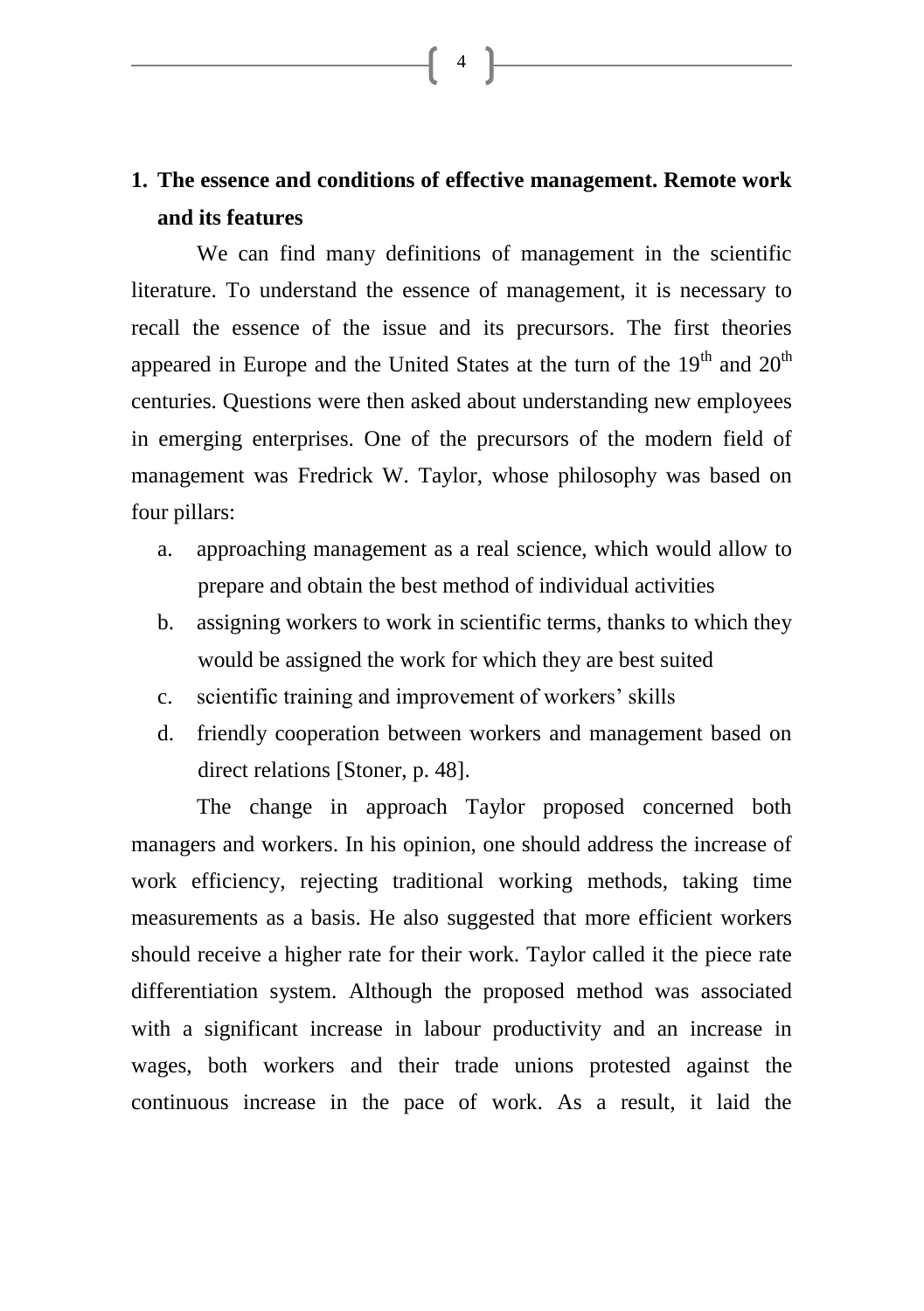foundations for the development and strengthening of trade unions [Ibid., p. 48-49].

5 ]

Another precursor of management to mention was Henri Fayol, considered the founder of the classical school, which was founded to find the principles of managing complex organizations, which at the time were factories. Fayol's interests were not limited to the main functions of the organization, as in the case of Taylor. He was interested in a comprehensive approach to the organization, especially management aspects, which in his opinion was the most neglected function of the company. He prepared a set of 14 principles for efficient management that were to give guidance to other managers. Fayol was the first to define the specific leadership functions of planning, organizing, leading and controlling. He was convinced that these functions accurately reflected the content of the management process [Griffin 2017, p. 40-44].

Henry Ford, founder of the Ford Motor Company, played an important role in the field of management. He was a supporter of free competition. According to Ford, people's source of well-being is work, fair pay and quality. He avoided mismanagement and opposed production that exceeded demand, and criticized the tendency to lack of innovation among producers. In his opinion, focusing on earning money may be a limitation to business development, due to fear of possible failure [Czainska 2010, p.54-58].

Ford advocated a flat organizational structure that would have the advantage of being able to provide faster information and better time management. According to him, managers should have great independence and freedom of action, while they should be responsible for their own actions and the employees they manage. He used this method of cooperation in his own company. Ford saw employees as partners in the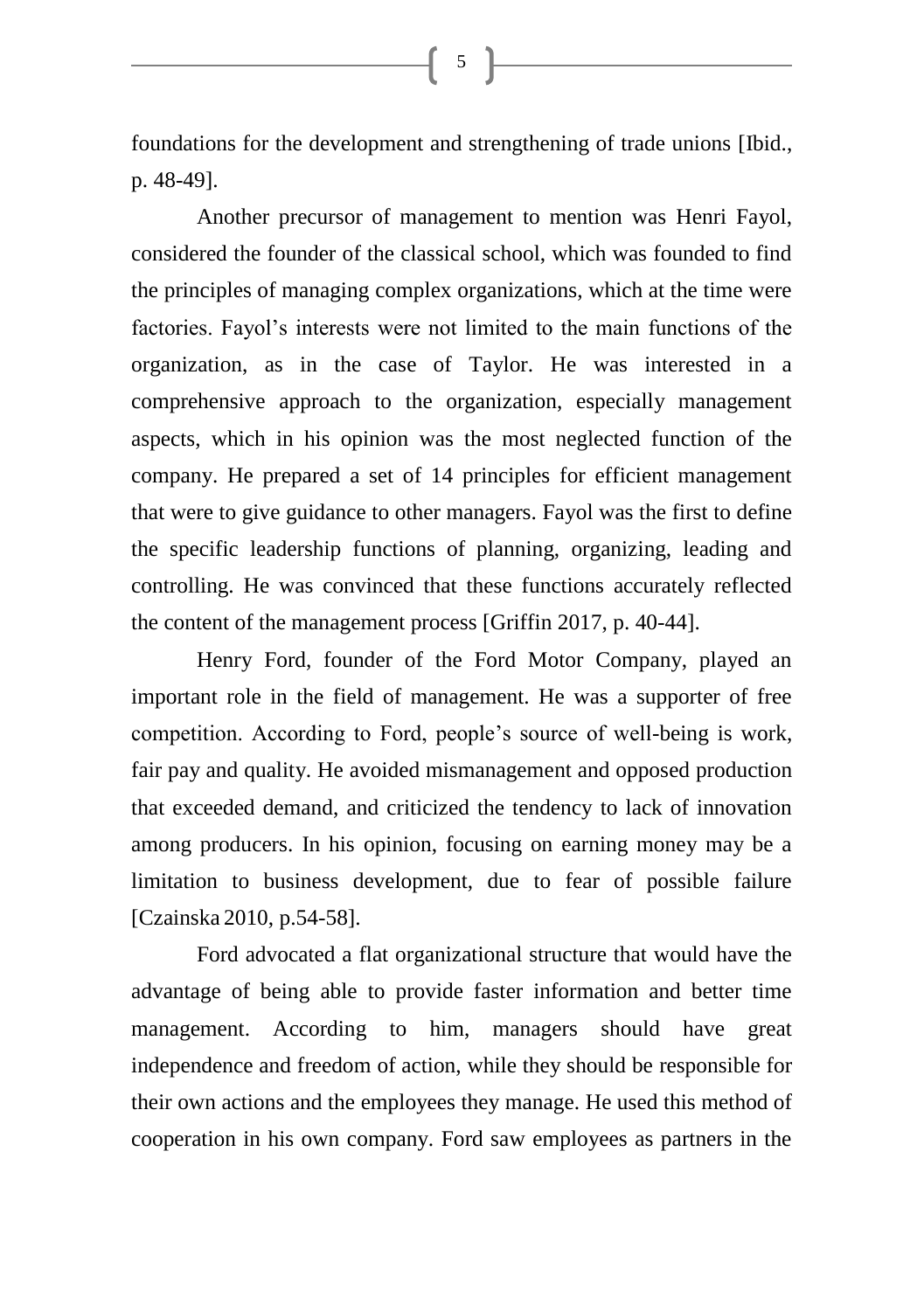company, each employee should apply to work and perform it in a solid and honest manner. In return for the work done, he should receive a share in the company's profit and appropriate remuneration [Ibid., p. 55-60].

[ 6 ]<br>|

In his book, Ford defined his basic principles of work organization, which concern:

- a. no fear of the future and cessation of limiting one's own actions
- b. rejecting competition people who are the best at the job should do it
- c. linking profit with high-quality service
- d. manufacturing is not about buying at a cheap price and selling at a higher price [Ford, 1926, p. 273].

Based on the achievements of field precursors and following Ricky W. Griffin, management can therefore be defined as "a set of activities (including planning and decision making, organizing, leadership, i.e. managing and controlling) directed towards the organization's resources (human, financial, material and information) and performed with the intention of achieving the organization's goals in an efficient and effective manner" [Griffin 2017, p. 7-8]. Breaking down the first definition into parts, we must understand that the way:

- efficient means wise use of resources, ensuring economical management
- effective making smart decisions focused on success

Key management functions are presented in Figure 1 and will be discussed in detail later in the article.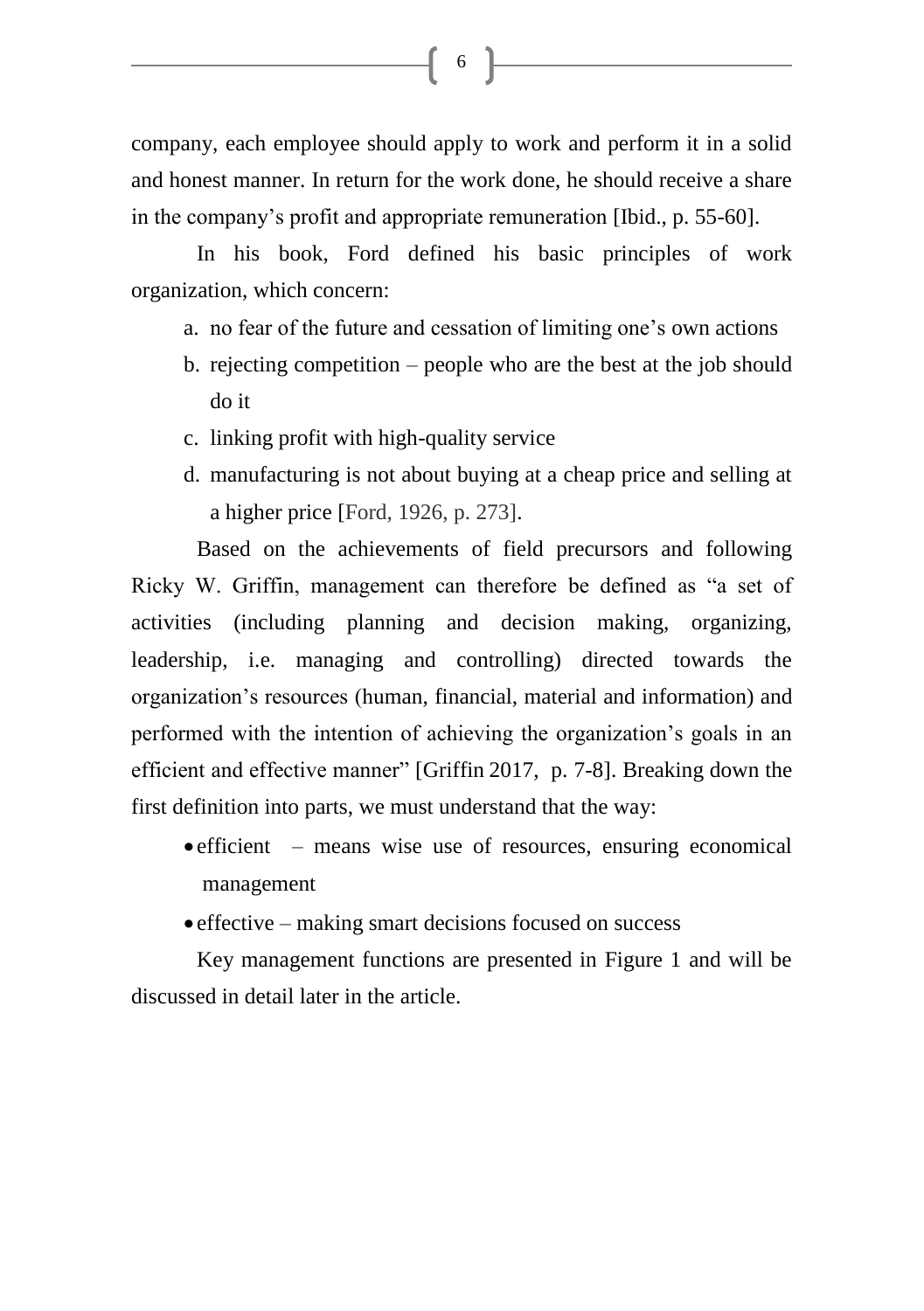

**Figure 1**. Management functions in organizations

7

Planning is a unique type of decision making regarding the future of an organization, setting its goals and how to achieve them. This is a universal activity that all organizations carry out, there are no two organizations that plan in the same way [Bendkowski 2010, p. 14].

Based on an understanding of the environment, managers must determine what the overall goal (mission) of the company is. The establishment of the company sets the organization's goals, assumptions, values and directions. The goals set are crucial for the further functioning of the organization. This is important in the company's management process [Griffin 2017, p. 211-226].

The scope of planning includes the following elements:

- managing the organization's goals setting a direction, determining what the company is focusing on, and assessing progress made
- building strategies and strategic planning developed by organization managers, define the company's goals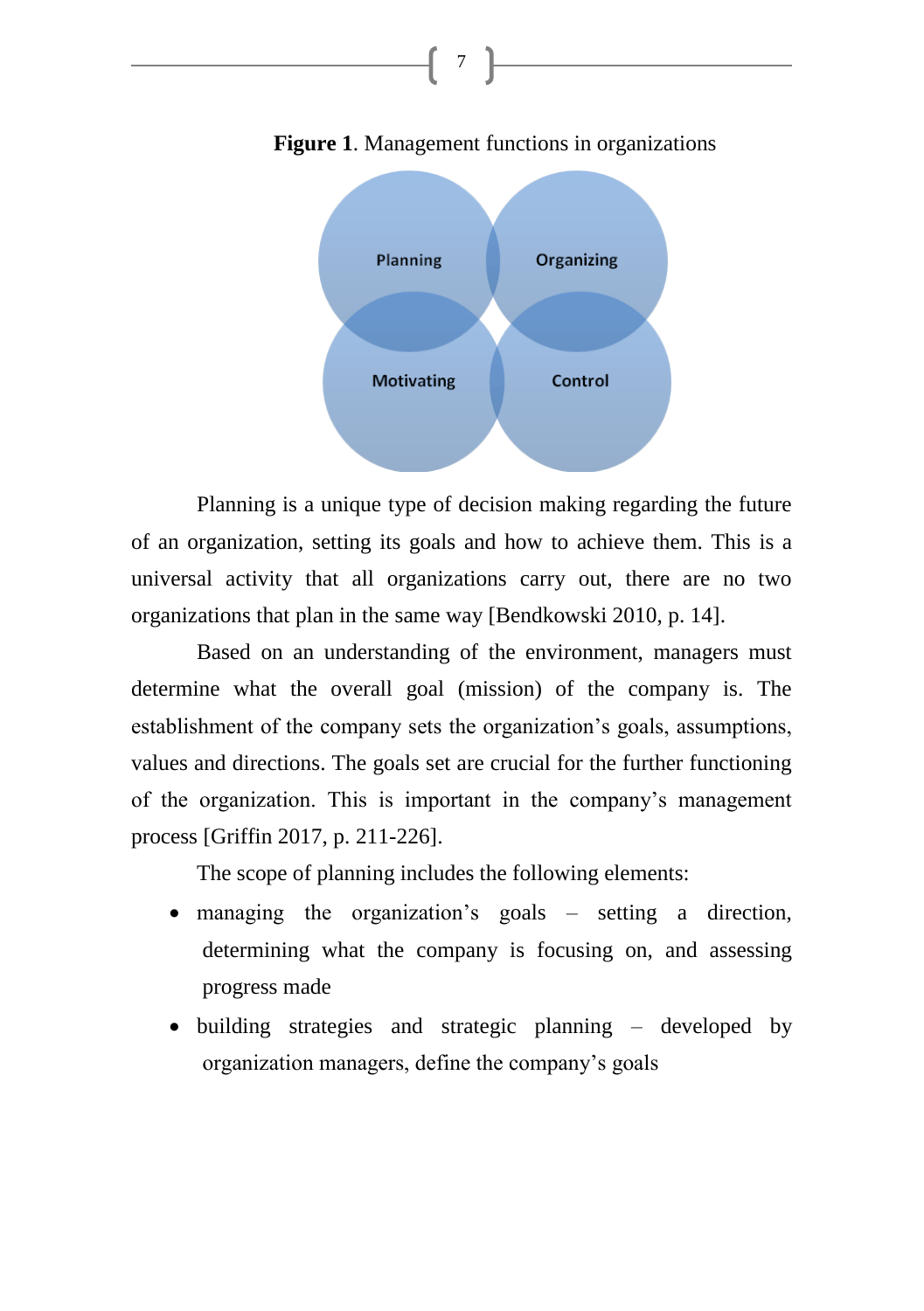- making managerial decisions often these are decisions that must be made efficiently in situations that are problematic for the organization
- management tools that support planning and decision making [Bendkowski 2010, p. 14].

Another important management function is organizing, i.e. deciding how to best group the organization's activities and resources. Management should take into account two types of key factors in the organization process. Firstly, the organization's goals and strategic plans to achieve the goal must be taken into account, and secondly, managers must take into account changes in the environment and forecasts for the future [Stoner et al. 2001, p. 306-308].

When constructing an organization, managers make decisions by following four steps:

- 1. divide the work into individual employees or assign them to teams
- 2. perform departmentalization, i.e. grouping of employees and tasks
- 3. establish hierarchical relationships (relations of service subordination) between individual positions
- 4. coordinate activities between positions [Ibid., p. 306-307].

Organizing, like planning, is a process that is constantly changing and requires a lot of commitment from managers. Achievement of goals is not possible without permanent commitment by members of the organization. The process of motivating, which aims to involve employees, consists in influencing people's behaviour, taking into account knowledge, which causes such and not a different behaviour of a given person. Motivating is not a simple task for managers, especially those who have large teams, because each person has individual motives of action that mobilize him to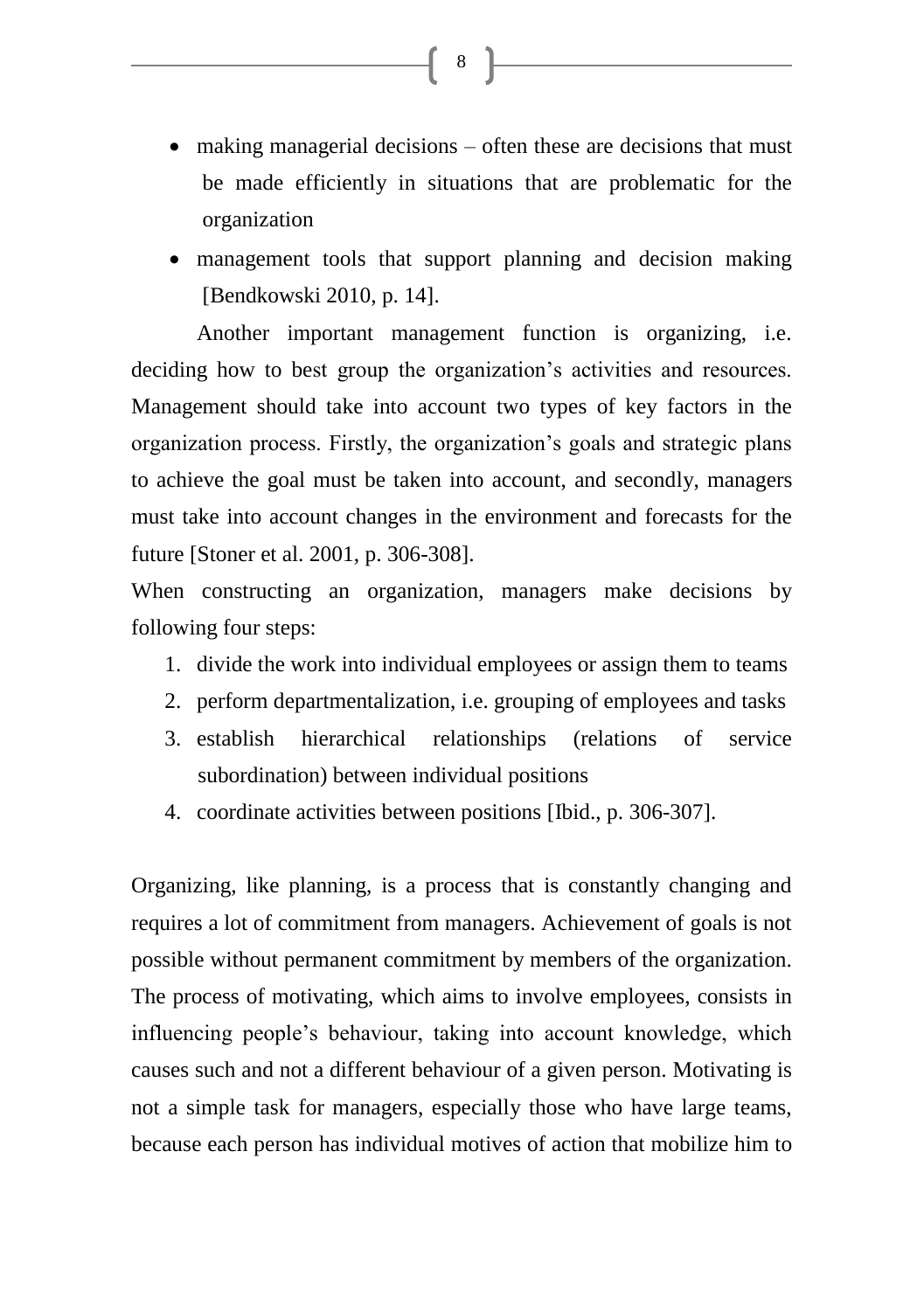achieve the set goal. The art. of effective motivation consists in their skilful and rational adaptation to the existing conditions and needs of the organization. It requires knowledge managers to influence people, taking into account the external and internal conditions of the organization [Kozłowski 2009, p. 20].

Managers have a range of tools at their disposal to motivate employees, the key is to skilfully adapt methods to a given person. Motivational tools can be divided according to how they interact with the employee. Three basic groups can be distinguished, i.e.

- coercion tools (e.g. orders, prohibitions, regulations)
- incentives (e.g. rewards, bonuses, promotions, flexible working hours)
- persuasion (e.g. consultations, negotiations, setting goals).

According to the research, the use of rewards rather than penalties has a positive effect on employees. Behaviours that have brought something positive will be repeated more often in the future, and those associated with negative memories will disappear [Listwan, 2010, p. 42-50].

The fourth management function is control. Thanks to this function, it is possible to check and verify the level of implementation of the planned goal and to make sure by managers that the actual activities are in line with the planned ones. Already in the planning process it is worth setting goals whose level of implementation will be measurable. In this step, measures of success and failure should be defined, which during and after the tasks will allow to assess its implementation [Stoner et al. 2001, p. 540-541].

Controlling in the organization can apply to any area. Two ways can be used to identify such areas: concentration on resources (e.g. financial,

[9]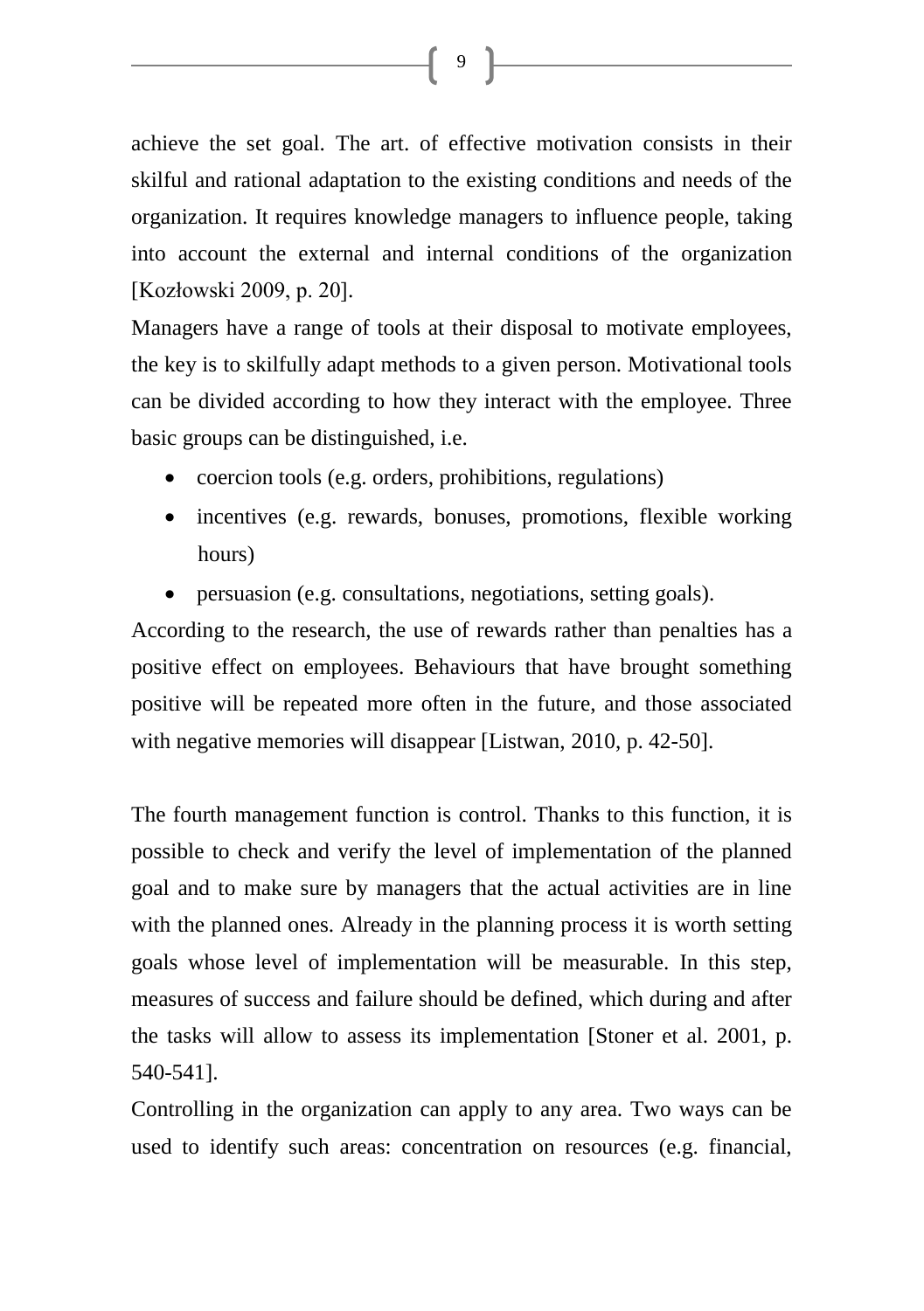$\begin{bmatrix} 10 \end{bmatrix}$ 

material, human and information)and at a specific level (focused on one or several operating systems of the organization) [Griffin 2017, p. 658- 665]. Without effective control, it is not possible to assess the achievement of the set goal. Therefore, control is crucial to the success of the organization.

The multitude of solutions proposed today by management, as well as the rapidly progressing globalization of the economy, as well as the revolution in the field of information technology and technique, mean that the management of the  $21<sup>st</sup>$  century enterprise should be oriented towards the external environment of the enterprise. Globalization of management has become a reality, now not only large organizations but also mediumsized enterprises are interested in global organizations.

The phenomenon of globalization includes related factors such as: proximity, location and attitude. The concept of proximity changes its existing meaning, modern technology and the Internet enable people around the world to immediately share information, regardless of proximity. Secondly, part of globalization is the location of operations of a given enterprise in various markets while integrating them. The practice of separating operations of individual organizations into many countries is increasingly used [Barlett 1989]. Thirdly, globalization refers to a new, open attitude that concerns international governance. This attitude combines curiosity with the world and the desire to participate in the global economy [Stoner 2001 et al, p. 137-139].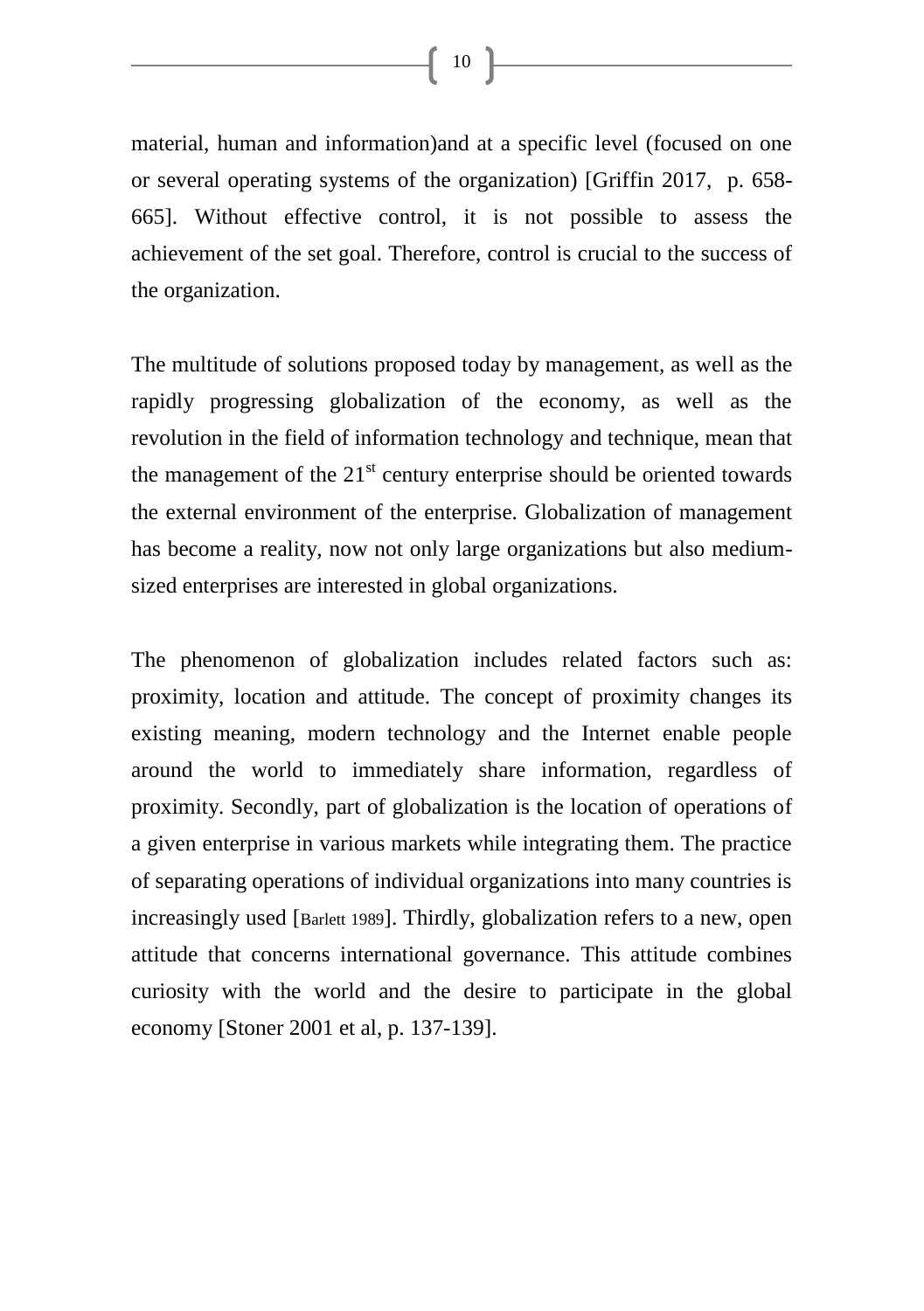Contemporary companies strive to build competitive and successful organizations, often face the dilemma of choosing a management concept that guarantees a strong market position.

The changes observed today in the global economy contribute to a new view on various aspects of the enterprise's functioning. The implementation of modern management concepts enables the prevention of threats or the use of unexpected opportunities. There are many different concepts of business management observed in business operations. The choice of one of them or a certain integrated orientation is usually determined by the ability of the company's management to predict the consequences of using selected solutions [Zimniewicz 2003, p. 130–170].

Modern management should enable the company to flexibly respond to the changing conditions in which it must operate, as well as high mobility and entrepreneurship in making risky decisions. This is dictated primarily by the need to ensure competitive advantage and achieve the goals set by the organizations.

The development of the organization, and above all the Internet, results in the possibility of doing work without leaving home. This opportunity is already being used by more and more companies that allow their employees to work remotely (telework). Remote work consists in performing professional duties outside the company headquarters, using electronic means of communication. The rules of employment in the form of remote work are regulated by the Labour Code. "Telework is the regular performance of work outside the workplace using electronic means of communication"[ Labour Code, October 16, 2007, art. 675].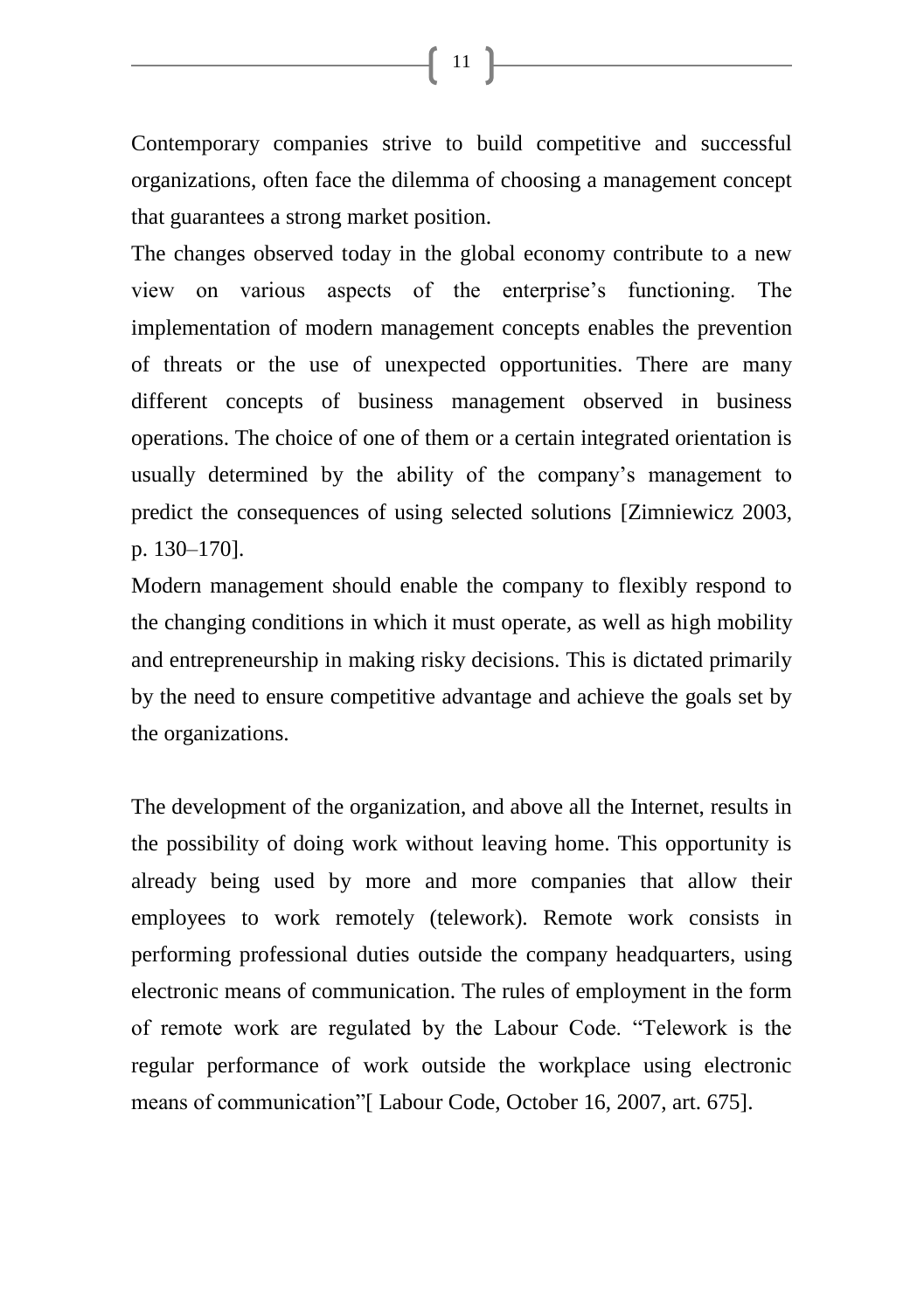One of the new challenges that managers face is management and control of employees in the remote work system. Very often the boundaries between work and household chores blur, which may be associated with a decrease in employee efficiency. Especially in the recent period of the COVID-19 pandemic, this form of work has become extremely popular and introduced on a massive scale by enterprises. This approach is hardly surprising, since stationary work in the office was impossible to perform in a pandemic. Threats associated with the spread of coronavirus put both entrepreneurs and employees in an unusual situation. The situation is changing dynamically in many companies.

## **1. Analysis of the effectiveness of remote work**

This article describes the results of the study, which aimed to verify the hypotheses regarding remote work.

*Hypothesis 1*: Under special conditions, remote work is one of the most popular forms of business management.

*Hypothesis 2*: The effectiveness of remote work depends on the employee and other factors independent of him**.**

The study was carried out in the period from April to May 2020on a group of 50 people. The survey was conducted using the CAWI technique (*Computer-Assisted Web Interview*) 1 – to collect information in quantitative market research. The respondents included in the research group are employees of international corporations.Respondents were asked five questions about work from home during the particular period of the COVID-19 pandemic, which organizations and employees faced.

 $\overline{\phantom{a}}$ 

<sup>&</sup>lt;sup>1</sup>CAWI - Computer-assisted web interviewing - *is an Internet surveying technique of collecting information in quantitative market research, in which the respondent is asked to complete an electronic survey.*[https://en.wikipedia.org/wiki/Computer-assisted\\_web\\_interviewing](https://en.wikipedia.org/wiki/Computer-assisted_web_interviewing)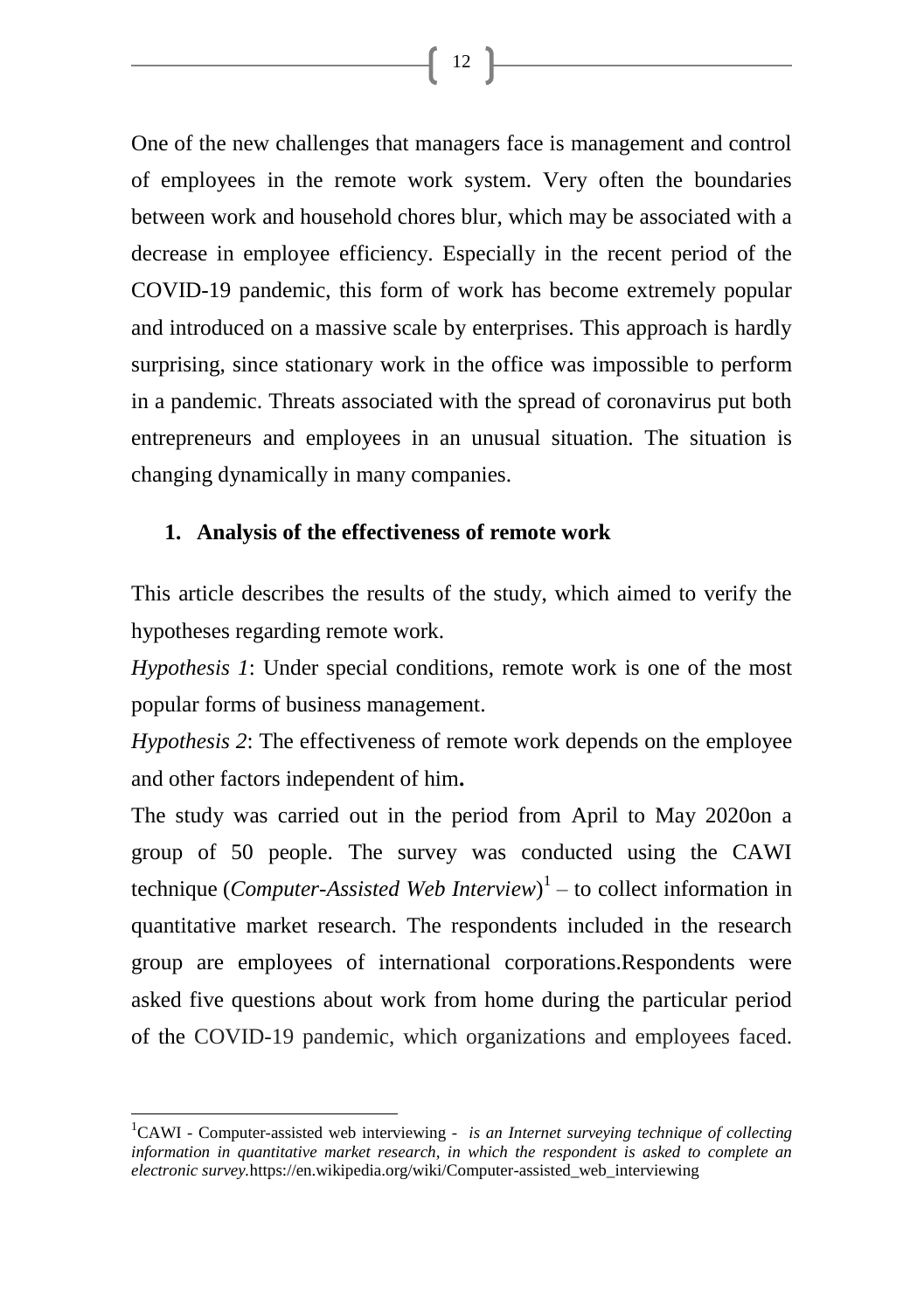Further part of the article will present the detailed results of the survey along with the conclusions.

The first question the respondents were asked concerned the verification of the working mode in the period from March to May 2020, it asked whether during this period employees worked remotely from at least a week to several weeks. It turns out that during the COVID-19 pandemic in Poland, as many as 82% of respondents worked remotely (Figure 1). The organizations took advantage of the opportunity to work from home on a large scale, offering their employees such an opportunity during a pandemic. Many organizations, especially international corporations, have previously used the possibilities of remote work, while the use of this form has not yet been carried out on such a large scale.

**Figure 1:** In the period March - May 2020, did you work remotely for at least one week to several weeks?



### *Source: Own study*

In question 2, respondents were asked to rate the scale of the effectiveness of remote work in relation to work in a full-time program.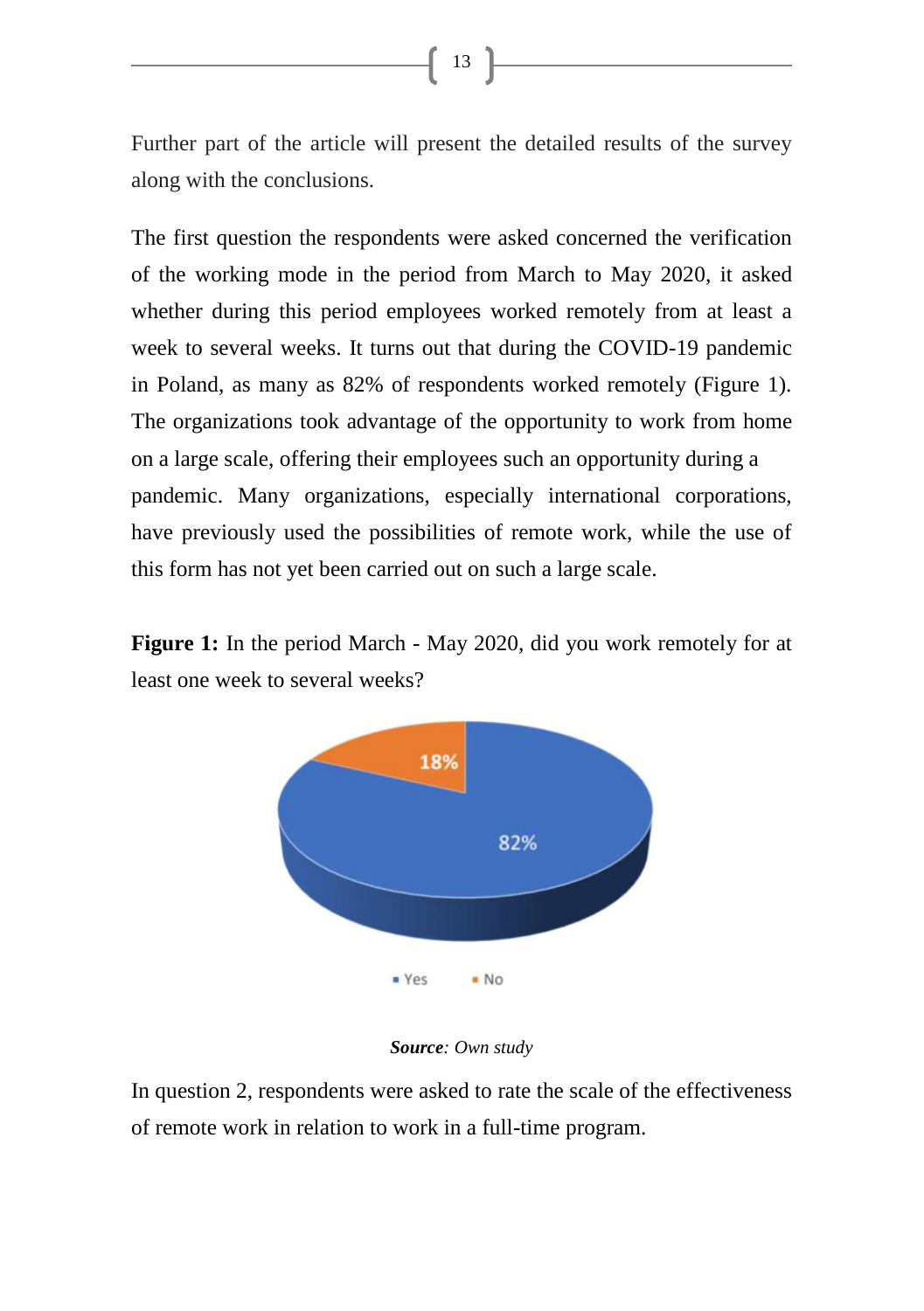Figure 2: How do you assess the effectiveness of remote work in relation to stationary work (at the company's headquarters). Please mark the correct value on the rating scale, with 1 meaning - definitely worse, 5 - definitely more favourable.



#### *Source: Own study*

Analysis of the respondents' answers to question 2 leads to the conclusion that the majority of them, because more than 50% (Top2Boxes)consider remote work as less effective than full-time work (at the company's headquarters). It is important to identify the reasons for this phenomenon, however, these factors should be determined in connection with other indicators determining the structure of the answer to question 2. These conditions will be analysed cumulatively, after receiving the answer to the next questions in the survey.

In the next question, the respondents were asked to select factors that in their opinion had a positive impact on the effectiveness of remote work.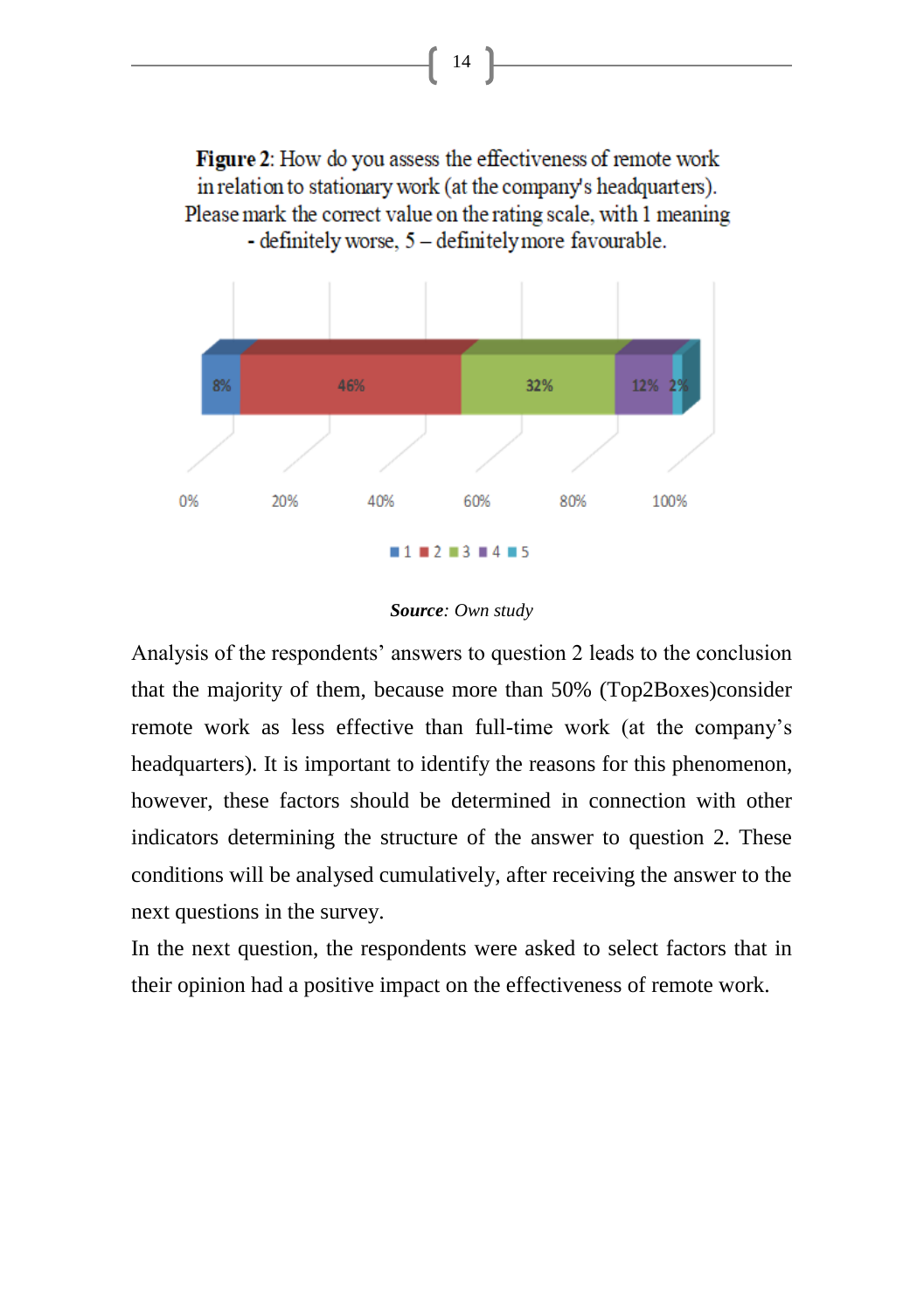

15

#### *Source: Own study*

The obtained answers, which are presented in Figure 3, indicate that the highest efficiency of remote work results in the respondents' assessment of the savings resulting from the time spent commuting, almost half of the respondents indicated this factor. The second, equally highly rated factor is the opportunity to work from home, which in itself allows you to be an effective employee. The remaining answers were rated quite low, which indicates that they did not have much significance for the respondents. Benefits resulting from learning about modern forms of communication, or the ability to react immediately or control employees did not matter much to the respondents. In the *Other* answer, which was marked only once, the opportunity to spend more time with the family was mentioned.

In the next question, the respondents answered the question about factors that negatively affect the effectiveness of remote work (Figure 4).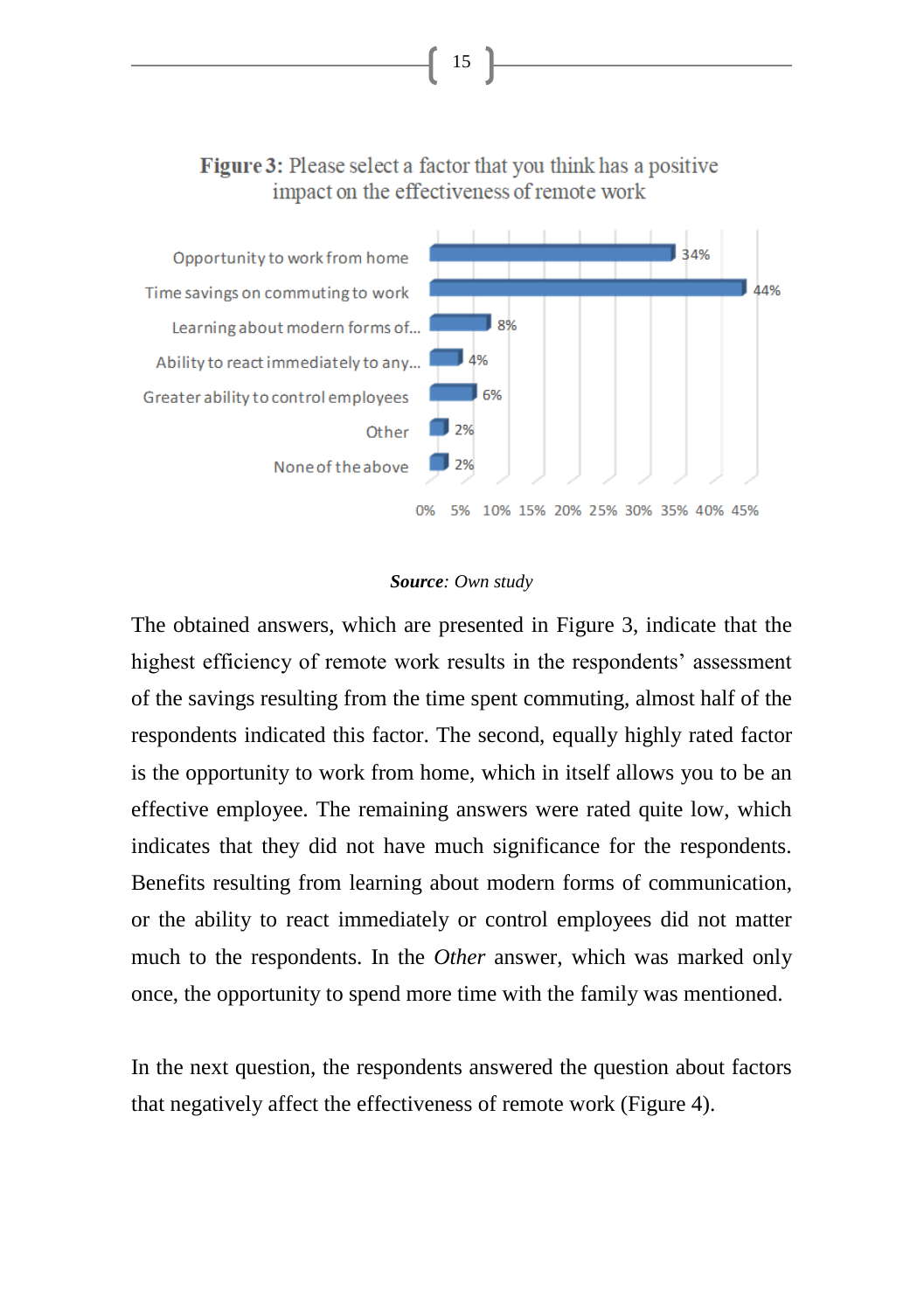

16

#### *Source: Own study*

The main barrier resulting from remote work is, for the respondents, first of all the lack of direct contact with other people – as many as 44% of respondents marked this factor as key. It turns out that direct relationships in the world of new technologies and the transition to the "on the web" contact formula are still crucial. The presence of other family members also has a negative impact. Especially in the age of the COVID-19 pandemic and the closing of schools, shops and even forests – all family members spent time at home. It was not free time from standard duties – employees did their work and at the same time care of children, helping them in their learning. According to the survey, for 26% of respondents this was a negative factor.

Ack of internal motivation to work from home, which was indicated by14% of respondents, may be associated with a lack of self-discipline, the atmosphere in the workplace often mobilizes to act and achieve goals jointly. Especially people who have problems with mobilization to work should limit the possibility of remote working. Other answers were marked by few respondents. Among the respondents, the problem of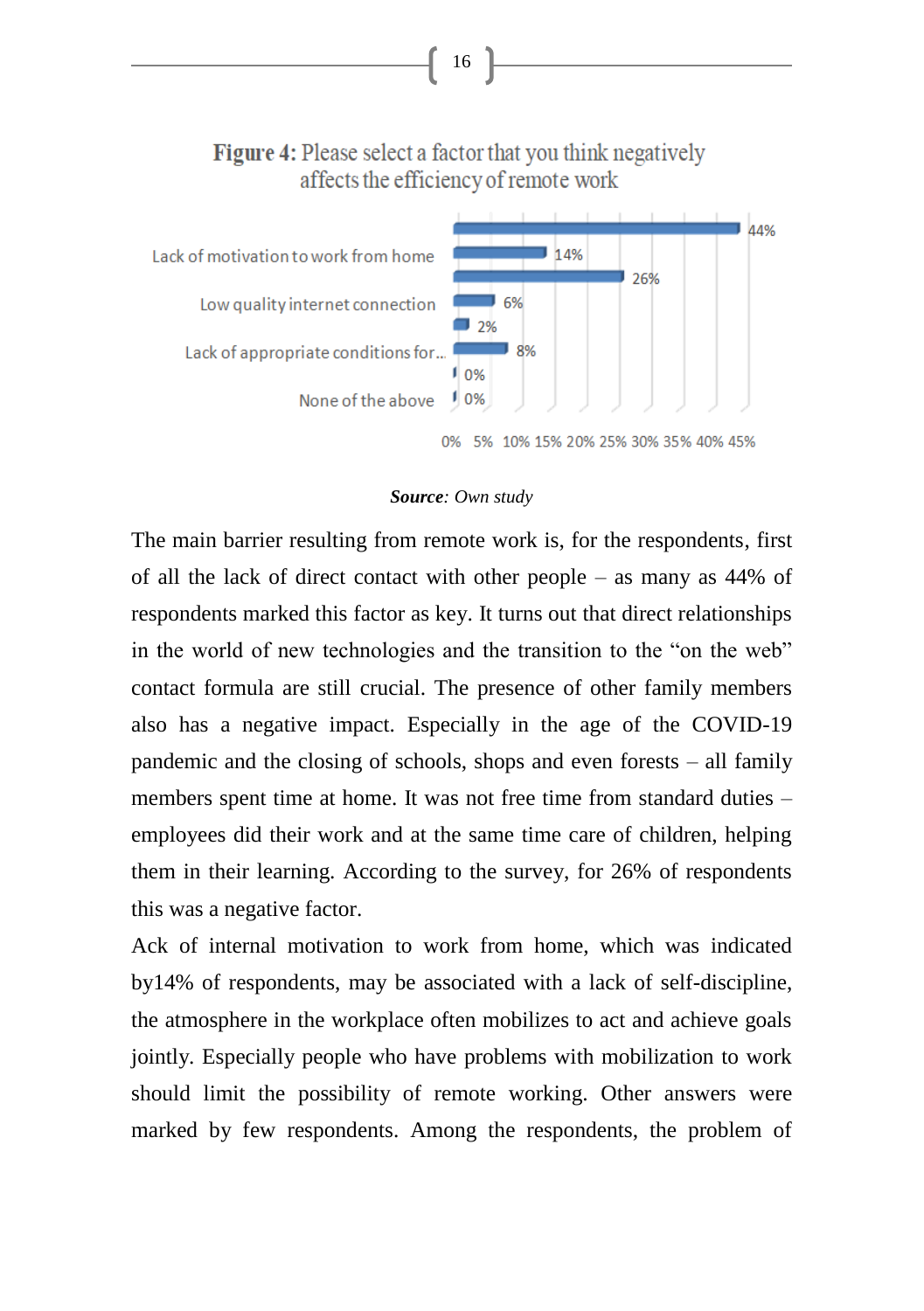hardware, good Internet connection and favourable conditions only negatively affected the efficiency of remote work.

 $\begin{bmatrix} 17 \end{bmatrix}$ 

In the last question, the respondents received a question about the most convenient form of work. As many as 58% of respondents would like to work in a combined formula of remote and office work. Only 28% would like to work only from the office and only 14% only from home (Figure 5).

**Figure 5:** If you had a choice between remote work and stationary work, would you choose work:



#### *Source: Own study*

The results of the respondents' answers to question 5, where the vast majority opted for the possibility of work and full-time work, suggest that this trend should be maintained and developed as far as possible in future business management concepts.

Since respondents indicated the lack of direct contact with other people as the main barrier of remote work, it is worth returning to the hierarchy of needs developed by Maslow. Human needs as a basic motivating factor are an important factor in influencing employees by organization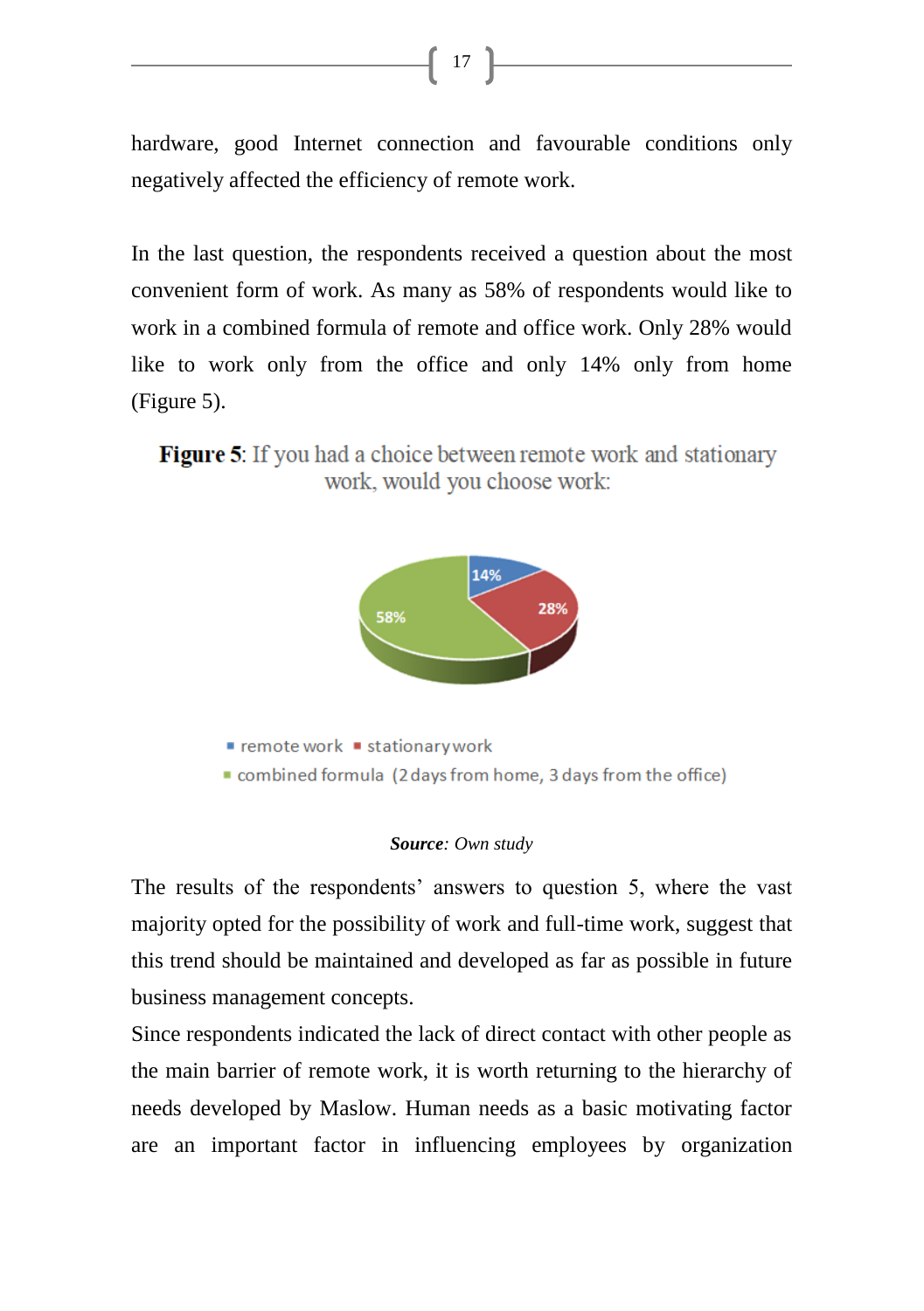managers. According to Maslow, the hierarchy of needs is closely related to managing people and motivating them. The employer should enable employees to meet their basic needs. Satisfied lower needs allow employees to set bigger and more ambitious goals [Maslow 2016, p. 115- 119]. The need to belong is associated with the organization's involvement, being a member of the team or contacts with colleagues. Meeting the needs of belonging, recognition and self-fulfilment is difficult to achieve when working remotely. Only direct relationships are able to allow employees to meet their motivation needs.

## **Conclusion**

During the COVID-19 pandemic in Poland, as many as 82% of respondents worked remotely, which confirms the first hypothesis. Remote work in special conditions is one of the most popular forms of business management. Over half of the respondents consider remote work less effective than full-time work. In the respondents' opinion, the highest efficiency of remote work results from the savings resulting from the time spent commuting – almost half of the respondents indicated this factor. The main barrier resulting from remote work for respondents is primarily the lack of direct contact with other people – as many as 44% of respondents have marked this factor as key. The described results are also a confirmation for the second hypothesis – the effectiveness of remote work depends on the employee and other factors independent of him. Direct contact with other people has a significant impact on the effectiveness of remote work. Other influencing factors are the presence of other family members who, being at the same time and in the same place as the employee, often hinder effective work.

 $\begin{bmatrix} 18 \end{bmatrix}$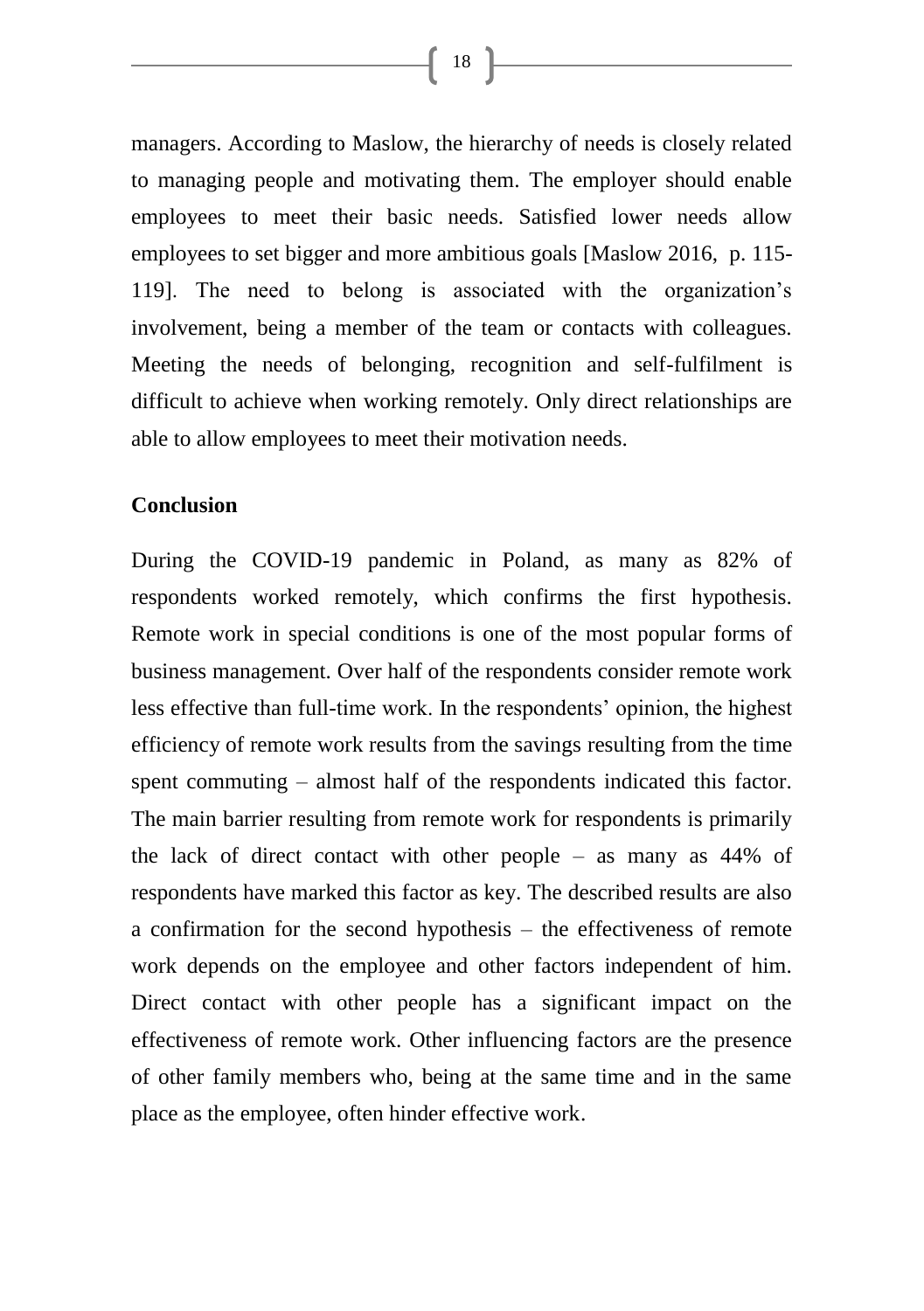It turns out that direct relationships in the world of new technologies and the transition to the "on the web" contact formula are still crucial, which is why combining remote work with full-time work seems to be the best solution and a way to change the model of the organization. As many as 58% of respondents would like to combine the opportunity to work at home with work in the office.

## **Bibliography**

- 1. Barlett Ch.A., Ghoshal S., *Managing Across Borders: The Transnational Solution*, Harvard Business School Press, Boston 1989.
- 2. Bendkowski J., *Practical management of organizations. Managerial competences,* Scientific Publisher of the Silesian University of Technology, Gliwice 2010.
- 3. Czainska K., *Discover management*, PWN Scientific Publishing House, Warszawa 2010.
- 4. Ford H., *My Life and Work*, Cornstalk Press, Sydney 1926.
- 5. Griffin R., *Fundamentals of organization management,* PWN Scientific Publishing House, Warszawa 2017.
- 6. Labour Code, October 16, 2007, art. 675.
- 7. Kozłowski W., *Employee motivation management*, CeDeWu, Warszawa 2009.
- 8. Listwan T., *Human resource management*, C.H. Beck, Warszawa 2010.
- 9. Maslow A., *Motivation and personality*, PWN Scientific Publishing House, Warszawa 2016.
- 10. Stoner J., Freeman R. E., Gilbert D. Jr., *Management*, Polish Economic Publishing House, Warszawa 2001.

 $\left\{ \begin{array}{c} 19 \end{array} \right\}$